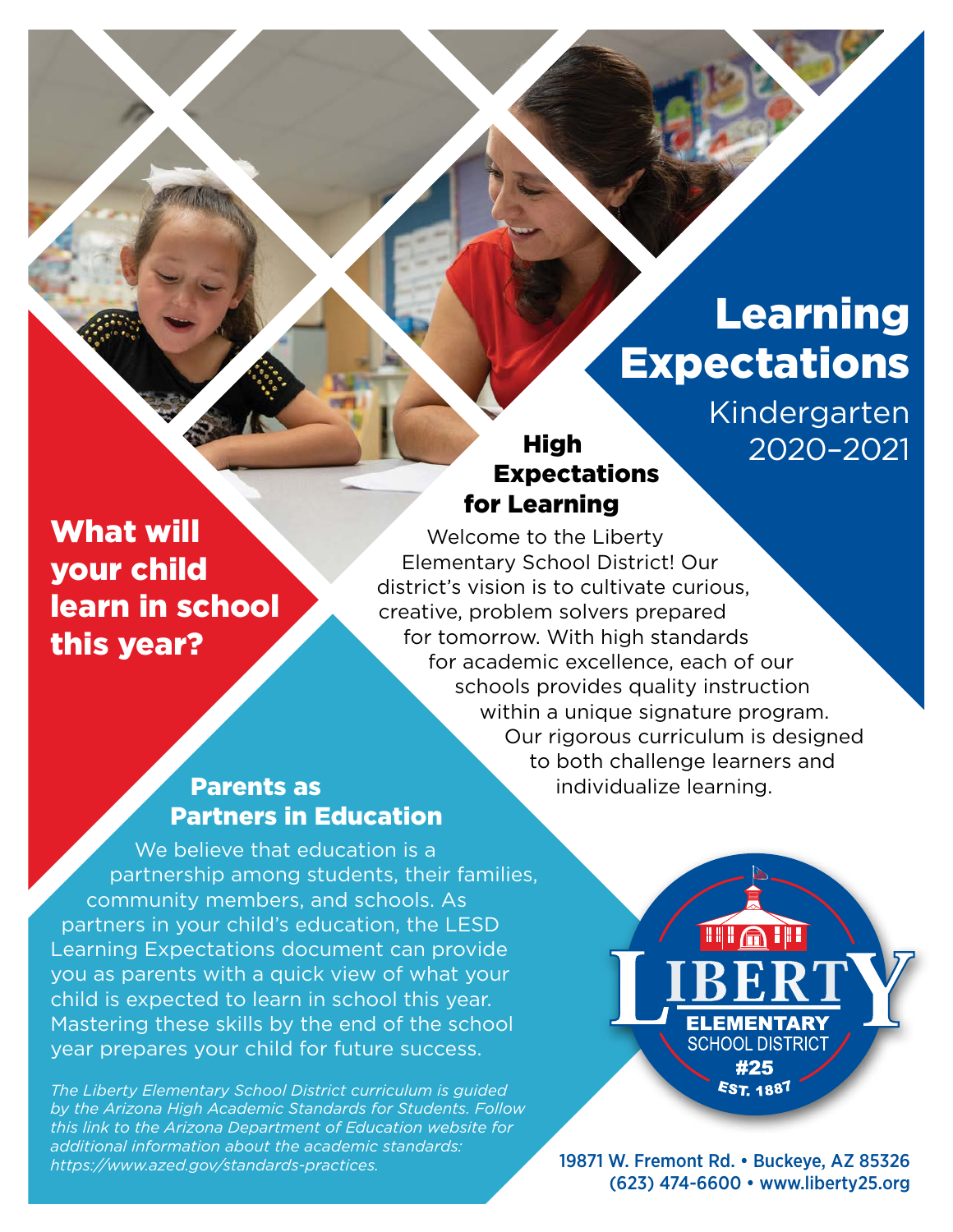

## ELA Kindergarten Curriculum for Parents

*By the end of the year, students will be able to do the following as it relates to each topic…*

## **Reading & Reading Foundations**

- Name upper and lower case letters and match those letters with their sounds
- Blend and segment sounds in words heard aloud
- Read common high frequency words by sight
- Read beginning level text with purpose and understanding
- Use phonics skills to read one syllable words
- Ask and answer questions about details in stories and informational text
- Identify characters, settings, and major events in a story
- $\bullet$  Identify the main topic and key details in informational text
- Retell familiar stories using key details

## **Writing & Writing Foundations**

- Write all upper and lower case letters with correct formation
- Use phonics skills to spell and write words
- Write (or use pictures) to tell about events with detail
- $\bullet$  Write (or use pictures) to share information and opinions
- Spell known sight words correctly
- Use beginning capitalization, punctuation, and spelling when writing

#### **Speaking & Listening**

- $\bullet$  Ask and answer questions to seek help, get information, or clarify
- Speak using complete sentences
- Participate in collaborative discussion
- Express thoughts, feelings, and ideas clearly with volume appropriate for the setting

#### **Vocabulary**

**• Identify real life connections between** words and their use

#### Questions?

K

Please contact your child's teacher at any time with questions regarding the curriculum, and be sure to attend conferences with your child's teacher in both October and January.